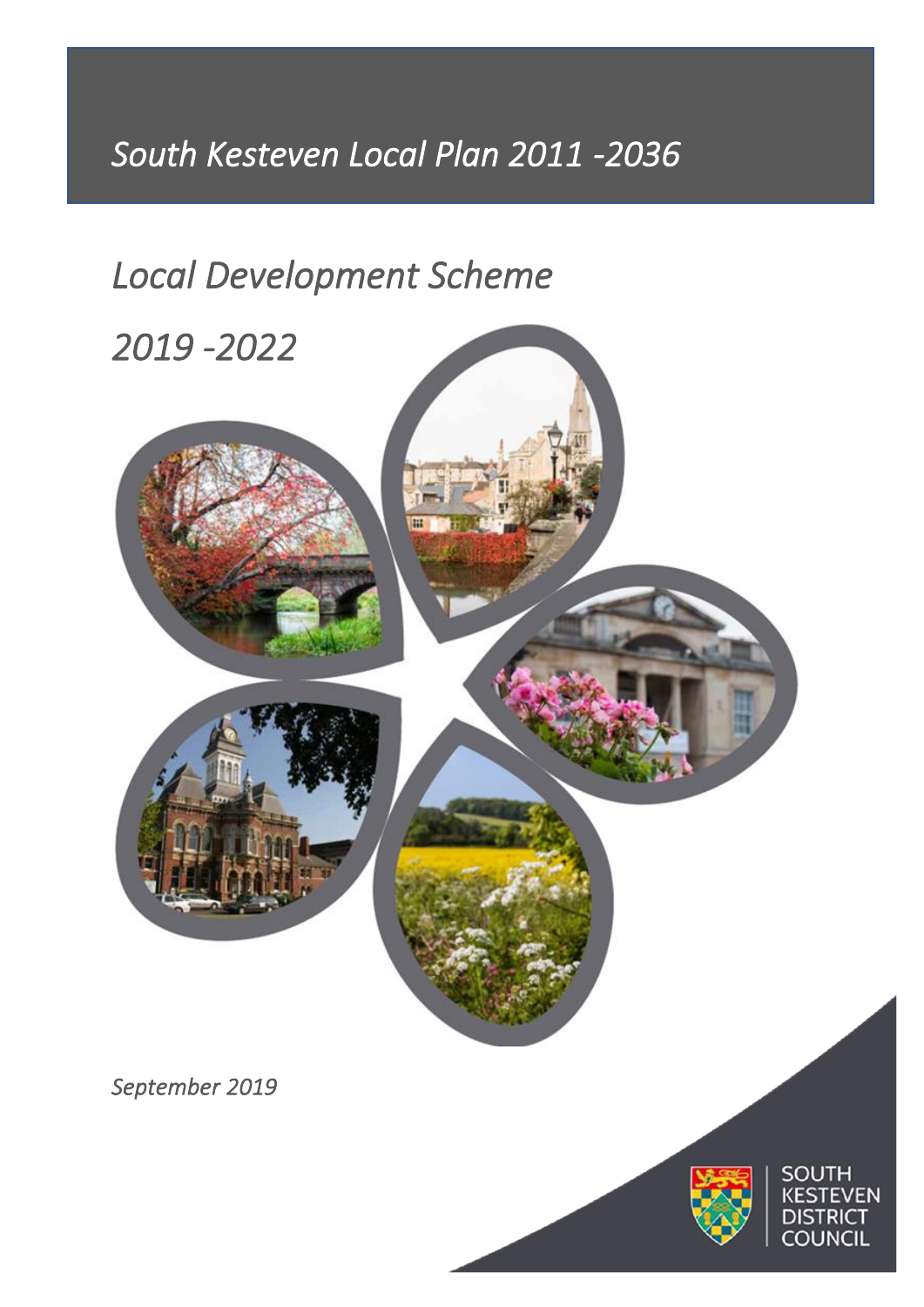# Contents

| 1.1 |  |
|-----|--|
| 1.2 |  |
|     |  |
| 2.1 |  |
| 2.2 |  |
| 3   |  |
| 3.1 |  |
|     |  |
|     |  |
| 4.1 |  |
| 4.2 |  |
| 4.3 |  |
| 4.4 |  |
| 4.5 |  |
|     |  |
| 5.1 |  |
|     |  |
| 6.1 |  |
|     |  |
|     |  |
|     |  |
|     |  |
|     |  |
|     |  |

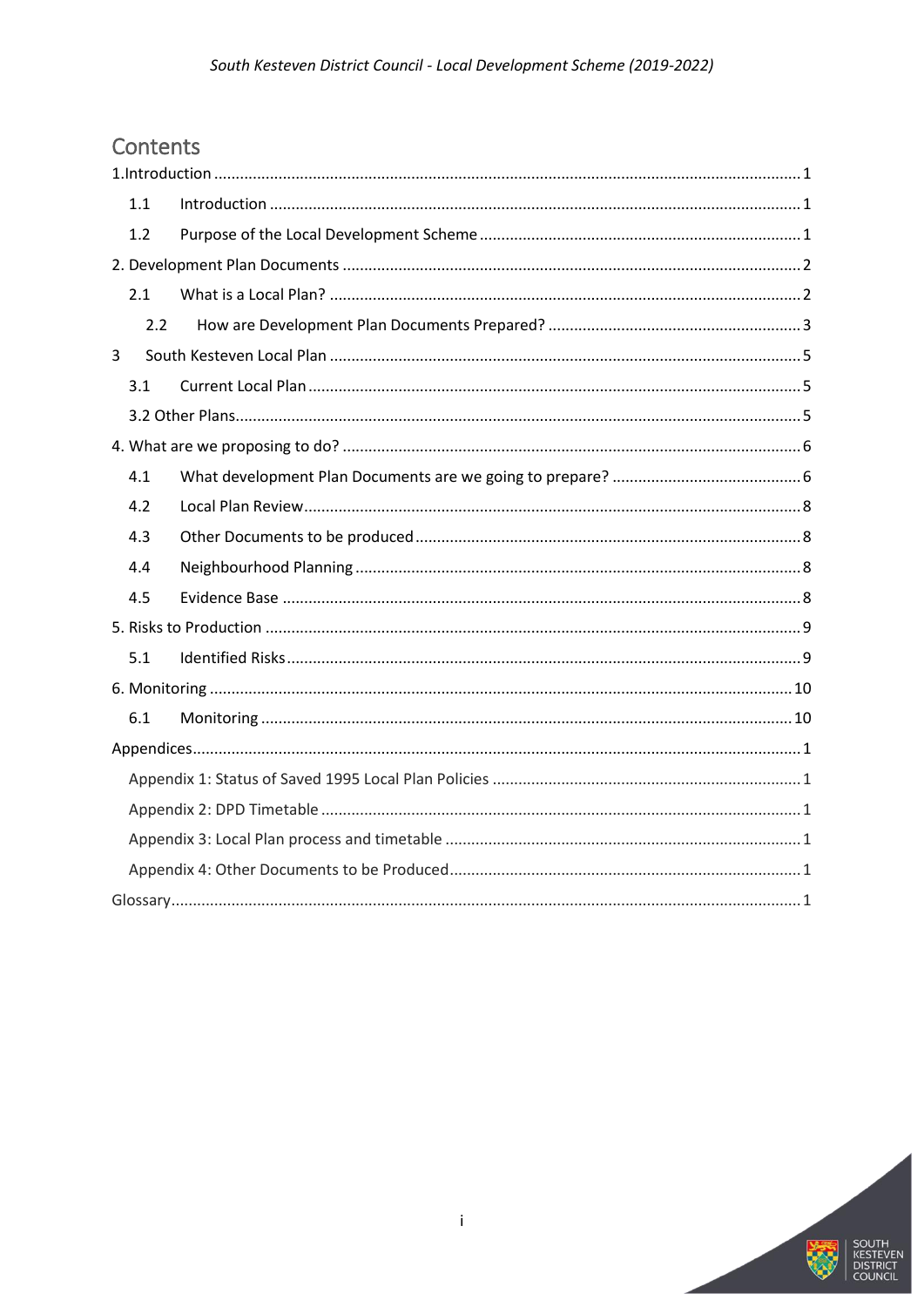# <span id="page-2-0"></span>1.Introduction

# <span id="page-2-1"></span>1.1 Introduction

- 1.1.1 The Local Development Scheme (LDS) is a project plan to inform the community and other partners what strategic planning documents that are being prepared over the next three years. It identifies key milestones in their preparation, including the stages where documents will be made available for consultation.
- 1.1.2 The first LDS came into effect in 2005 when the Plan was referred to as the Local Development Framework (LDF); this incorporated both the Core Strategy (CS) and Site Allocations and Policies Development Plan Document (SAP DPD). This is the fifth revision of the LDS and will accompany the new South Kesteven Local Plan (LP). This LDS was first approved in June 2014 and this subsequent September 2019 revised version replaces it.
- 1.1.3 The programme set out in the last LDS was partly achieved with the adoption of the Core Strategy in July 2010 and the Site Allocation and Policies DPD in April 2014. The Grantham Area Action Plan (GAAP) was not adopted, therefore in June 2014, the Council decided to begin the preparation of a new Local Plan for the District.

### 1.1.4 The LDS contains;

- Background information to provide context for then LDS
- Details of which documents the Council will produce or review over the period 2019- 2022, and how they relate to each other
- A profile and timetable for the production of each strategic document

# <span id="page-2-2"></span>1.2 Purpose of the Local Development Scheme

- 1.2.1 The Planning and Compulsory Purchase Act 2004 (as amended by the Planning Act 2008 and Localism Act 2011) requires a Local Planning Authority to prepare and maintain an LDS setting out the Development Plan Documents (DPD) to be produced, the subject matter and geographical area of those documents and broad timetable for their production.
- 1.2.2 The LDS is a public document and provides a starting point for the local community and others to find out about the Council's programme for the preparation of documents that will form the South Kesteven Local Plan.
- 1.2.3 It is our intention to keep to the timetable set out in the LDS, but there may be occasions when there will be a need to make revisions to the timetable and documents. We will consider the need for revisions to the LDS on an annual basis and also publish up to date information on the Local Plan via our website.

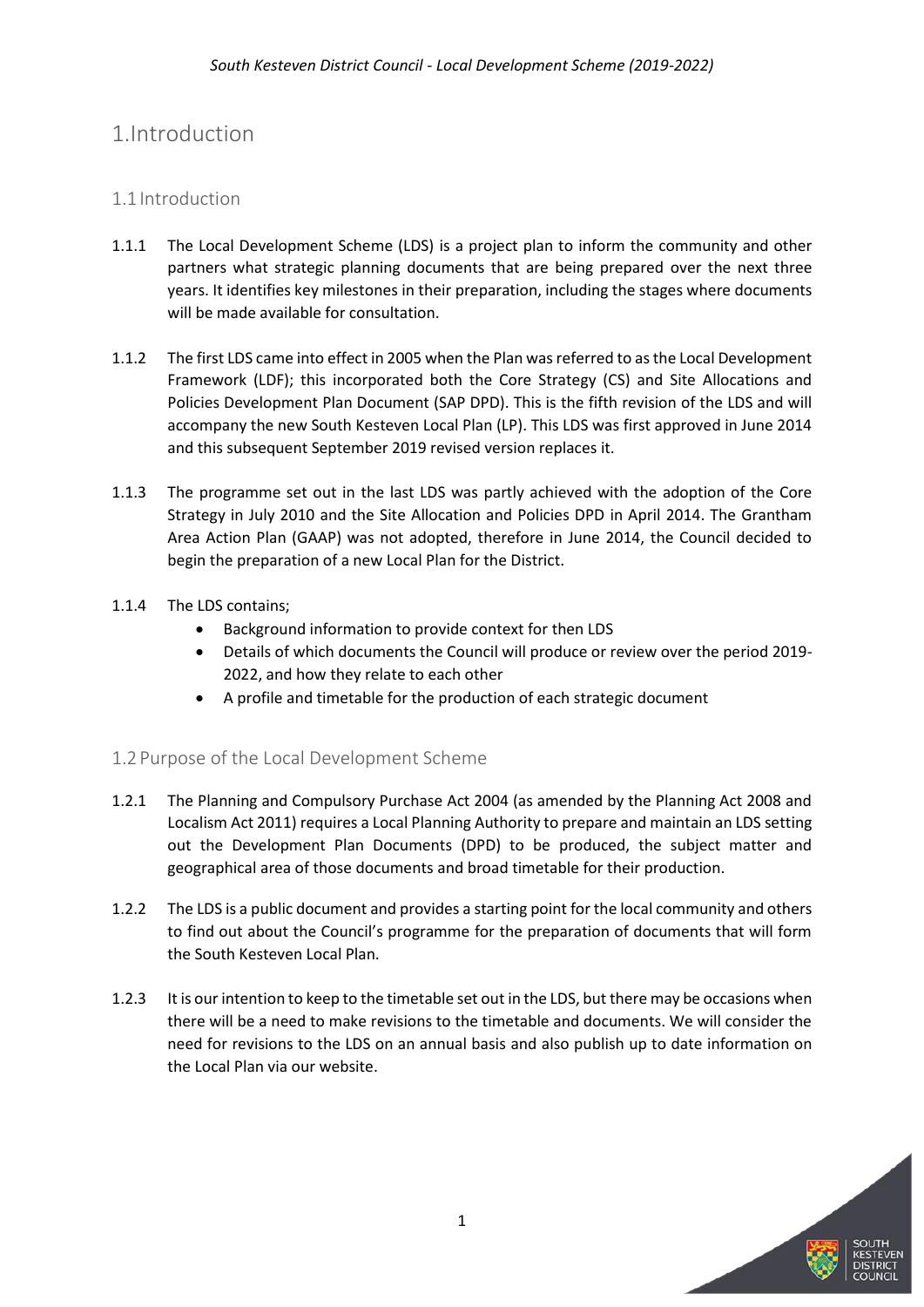# <span id="page-3-0"></span>2. Development Plan Documents

# <span id="page-3-1"></span>2.1What is a Local Plan?

- 2.1.1 Local Plans are prepared in order to guide investment and development in a district, borough, or county for over a 20-year period. They shape how the district grows over this period, being a key tool in deciding where the housing, retail and business needs of the community will be provided, and how important countryside, ecological and heritage features are to be protected.
- 2.1.2 The National Planning Policy Framework (NPPF) (2012) states that each Local Planning Authority (LPA) should produce "*a local plan for its area*", which can be reviewed in whole or in part. Any additional Development Plan Documents (DPDs) should be used where they can be clearly justified. The NPPF also states that Supplementary Planning Documents (SPDs) should only be used where they can help applicants make successful applications or aid infrastructure.
- 2.1.3 A Local Plan can either be a single document or a collection of DPDs that constitute the Development Plan for the area. However, the NPPF is clear that the Government's preferred approach is for each LPA to prepare a single Local Plan for its area.
- 2.1.4 The different types of documents can include multiple DPDs which may cover a range of policy areas, a single subject, or specific geographical area. Individual development plan documents or coherent parts of a single development plan document can be reviewed independently from other development plan documents.
- 2.1.5 DPDs can include:
	- Core Strategy sets out the overarching spatial vision, strategic objectives, core policies and planning framework
	- Development Management Policies sets out policies for the management of development
	- Sites Specific Allocations allocates specific sites for housing, employment or other development uses and detailed policy guidance.
- 2.1.6 DPDs are subject to community consultation in accordance with the requirements of a Council's Statement of Community Involvement (SCI).
- 2.1.7 The SCI sets out the Council's approach to engaging with local communities and other stakeholders during plan preparation and when consulting on planning applications. For South Kesteven the SCI was first adopted in 2006, it has since been reviewed and updated to reflect legislative and regulatory changes to the planning system which have adjusted the publicity and consultation requirements. The latest SCI was adopted March 2019.
- 2.1.8 The SCI is a document that supports the Local Plan, it will be monitored and updated via the 'Authority's Monitoring Report' provision of Regulation 34 of the Town and Country Planning (Local Planning) (England) Regulations 2012. In accordance with the Localism Act, the LPA no

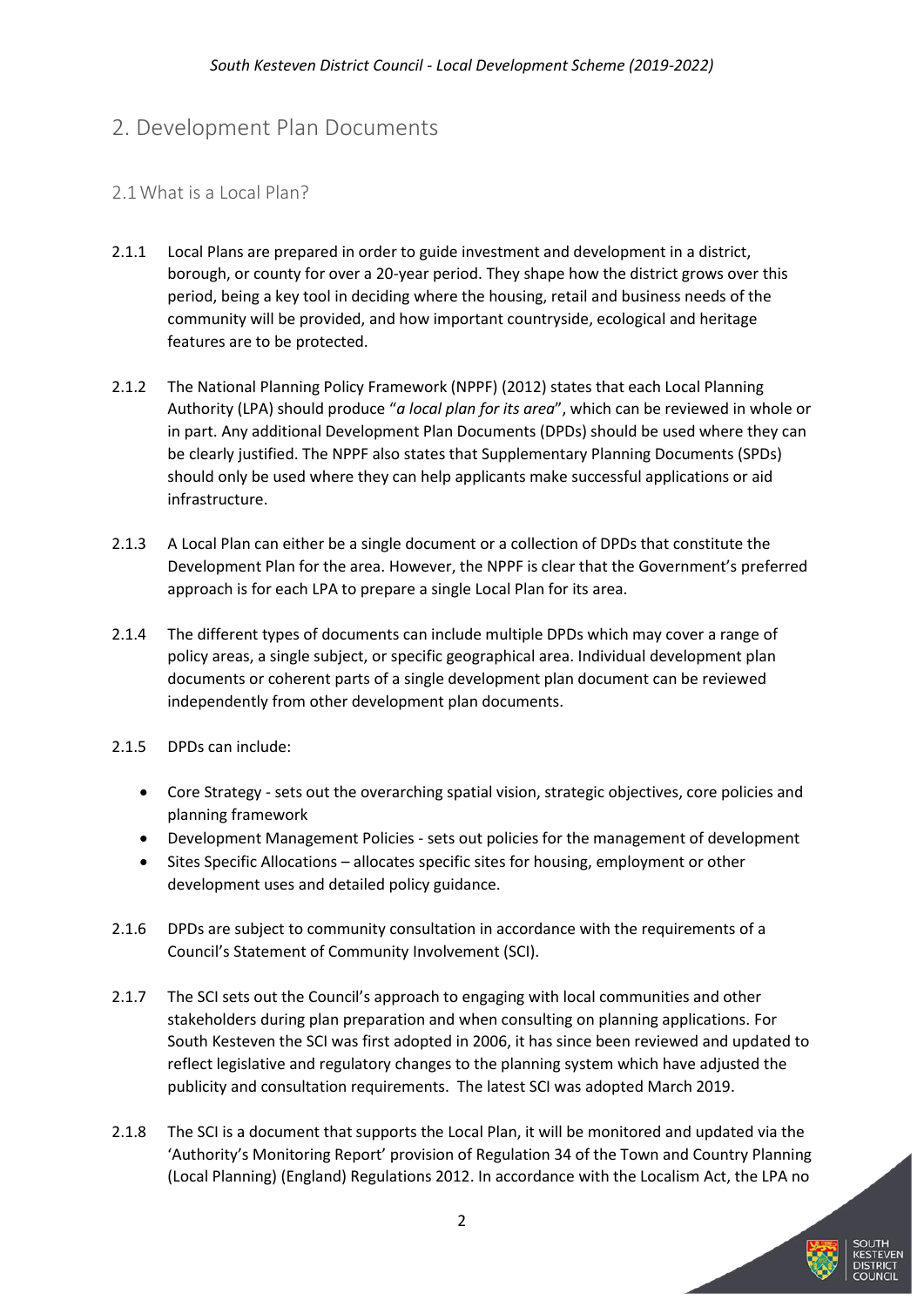longer need to prepare an Annual Monitoring Report (AMR), but the duty to monitor remains. In view of these requirements, relevant information is published on the Council's website, as soon as it becomes available.

- 2.1.9 The Local Plan will also include a Policies Map appendix, illustrating the geographical extent of policies and proposals on a map based. Each time a DPD is adopted the Policies Maps will be revised.
- 2.1.10 An integral part of producing a Local Plan is the Sustainability Appraisal/ Strategic Environment Assessment (SA/SEA). The SA/SEA is produced in tandem with the Local Plan and ensure that the Local Plan adopts, as far as possible, the most sustainable options in an environment, economic, and social context having been assessed against all other realistic options and alternatives.
- 2.1.11 There is also a legal requirement, through the Conservation of Habitats and Species Regulations 2010 (the Habitat Regulations) to consider whether new DPDs are likely to have a significant effect on European sites of nature conservation importance. A Habitats Regulation Assessment will be prepared and published for each DPD.
- 2.1.12 Local authorities may also prepare Supplementary Planning Documents (SPDs) to provide further guidance on adopted policies. They can cover a wide range of issues which may be thematic (e.g. affordable housing) or site specific (e.g. development briefs). They do not form part of the DPD but are taken into account in determining planning applications. They are also not subject to independent examination, although they will need to be subject to community consultation in accordance with the requirements of the SCI.
- 2.1.13 Details of SPDs already adopted by the Council are available on the Council's website. In the event that adopted SPDs are reviewed or new ones are proposed, details will be published on the website.

#### <span id="page-4-0"></span>2.2 How are Development Plan Documents Prepared?

- 2.2.1 Although the precise detail of how DPDs should be prepared is a matter for each Council to determine, certain stages are prescribed by Regulations within the Town and Country Planning (Local Planning) (England) Regulations 2015.
- 2.2.2 The various stages of DPD preparation are illustrated in the diagram below, which is taken from the National Planning Practice Guidance published by CLG.

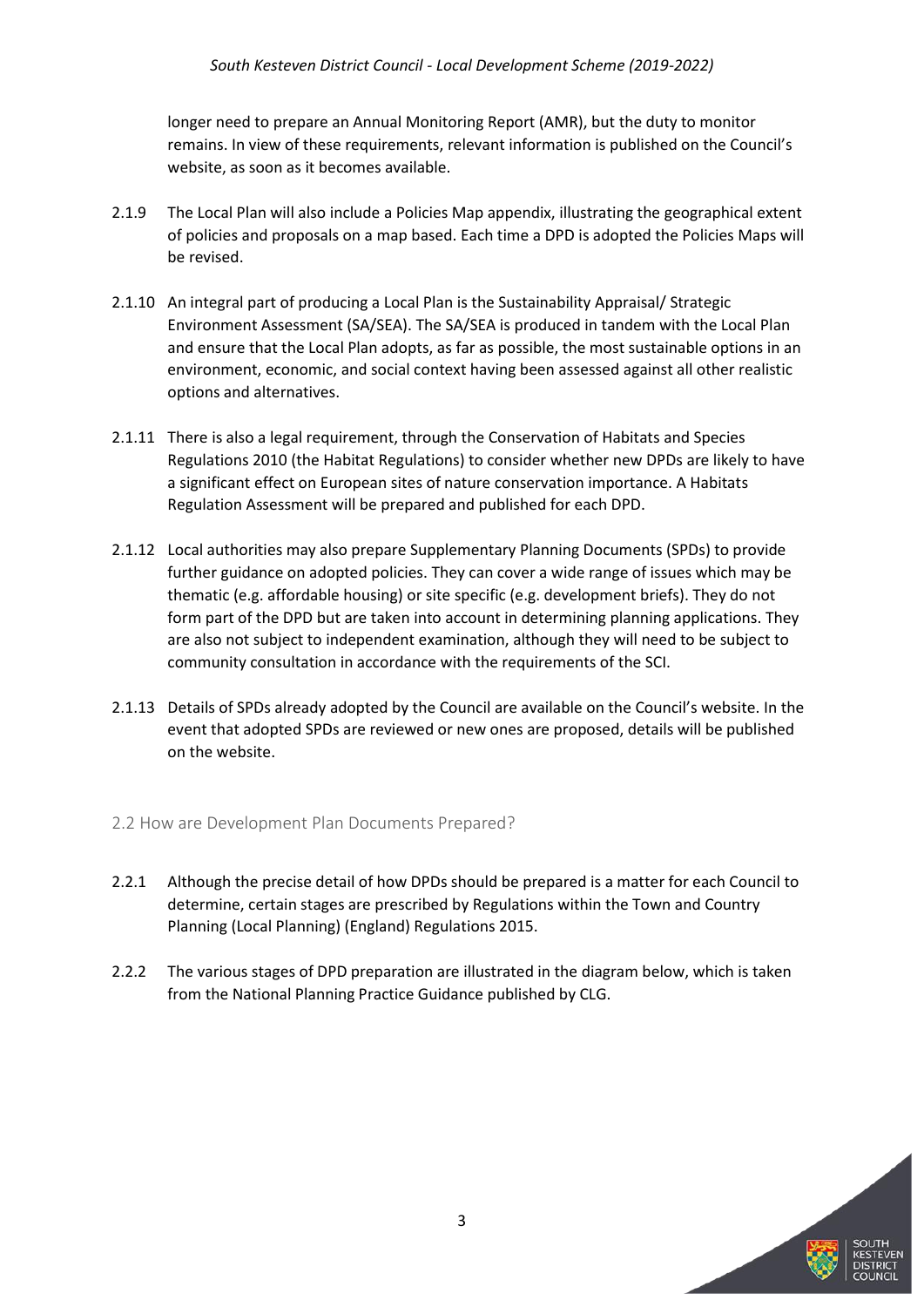

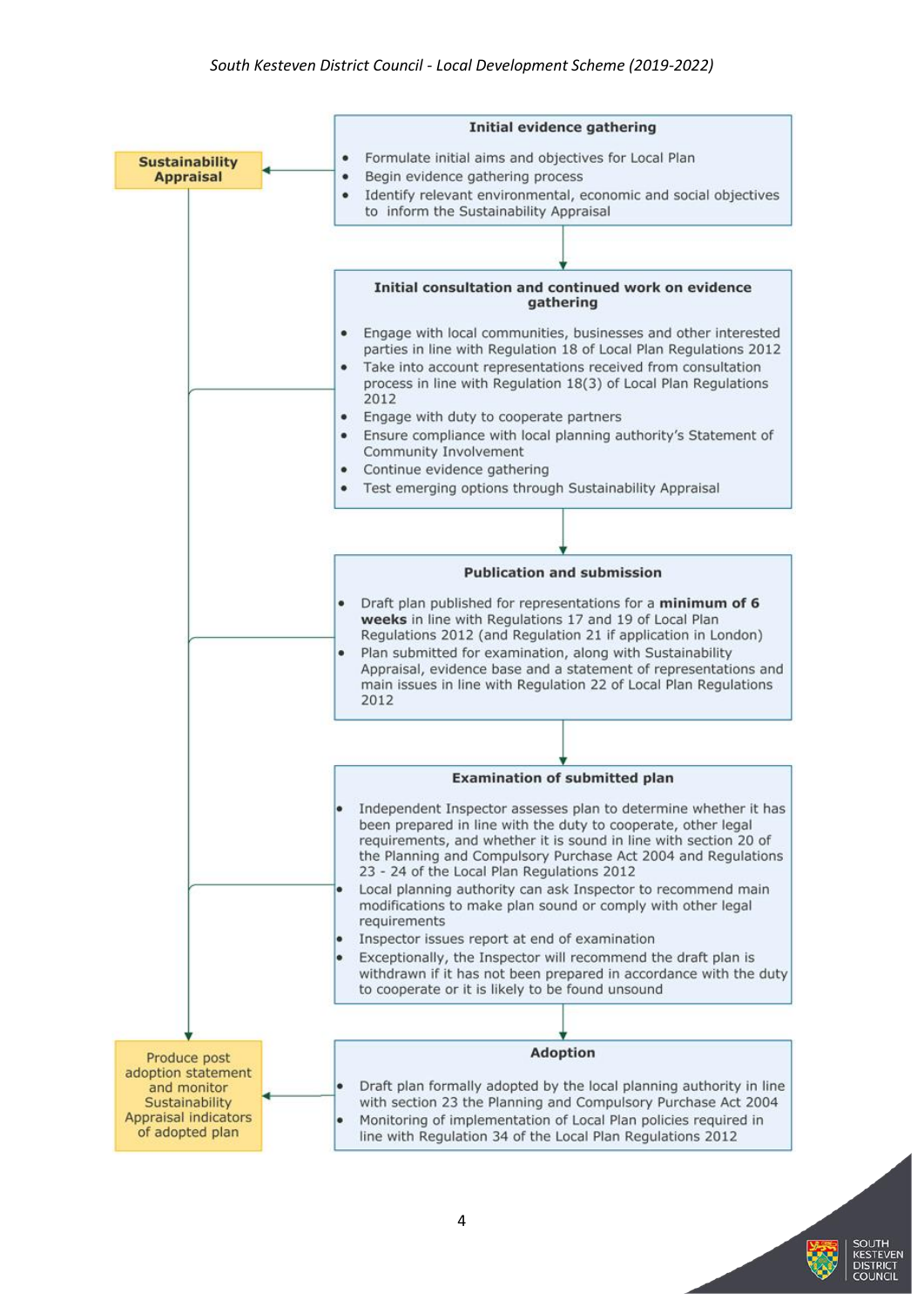# <span id="page-6-0"></span>3 South Kesteven Local Plan

# <span id="page-6-1"></span>3.1Current Local Plan

- 3.1.1 At the time that this LDS comes into effect, South Kesteven District Council has adopted the following documents. The following documents constitute the statutory development plan for South Kesteven, with policies that form the starting point for decisions on all planning applications in the area.
- 3.1.2 The Local Plan for South Kesteven currently comprises the:

**Core Strategy (adopted 5th July 2010**): sets out the strategic planning framework and vision for the District to 2026.

**Site Allocation and Policies DPD (covering the entire District with the exception of Grantham) (adopted 17th April 2014):** identifies housing and employment sites in Stamford, Bourne, the Deepings, and a number of Local Service Centres.

**Remaining 'saved' policies from the 1995 South Kesteven Local Plan**: Under the Planning and Compulsory Purchase Act 2004, a number of the policies of the 1995 South Kesteven Local Plan were saved in September 2007. Certain saved policies have now been superseded in whole or in part by policies in the adopted Core Strategy and Site Allocation and Policies DPD. Details of the remaining saved policies can be found in Appendix 1.

# <span id="page-6-2"></span>3.2 Other Plans

**Lincolnshire Minerals and Waste Local Plan**

- 3.2.1 Lincolnshire County Council (LCC) are responsible for the production, monitoring and review of a Minerals and Waste Local Plan.
- 3.2.2 The Lincolnshire Minerals and Waste Local Plan (LMWLP) is made up of two parts, the Core Strategy and Development Management Policies (CSDMP) (adopted June 2016) and the Sites Location Document (adopted December 2017) which forms part of the development plan for the District.
- 3.2.3 The LMWLP sets out:
	- The key principles to guide the future winning and working of minerals and the form of waste management in the country up to 2031;
	- The criteria against which planning applications for minerals and waste development will be considered; and
	- Specific proposals and policies for the provision of land for minerals and waste development.

**Neighbourhood Planning**

3.2.4 A new system of Neighbourhood Planning was introduced with the Localism Act 2011. This enables Parish and Town Councils or designated Neighbourhood Forums (in area without a Parish) to prepare Neighbourhood Development Plans (NDPs), Neighbourhood Development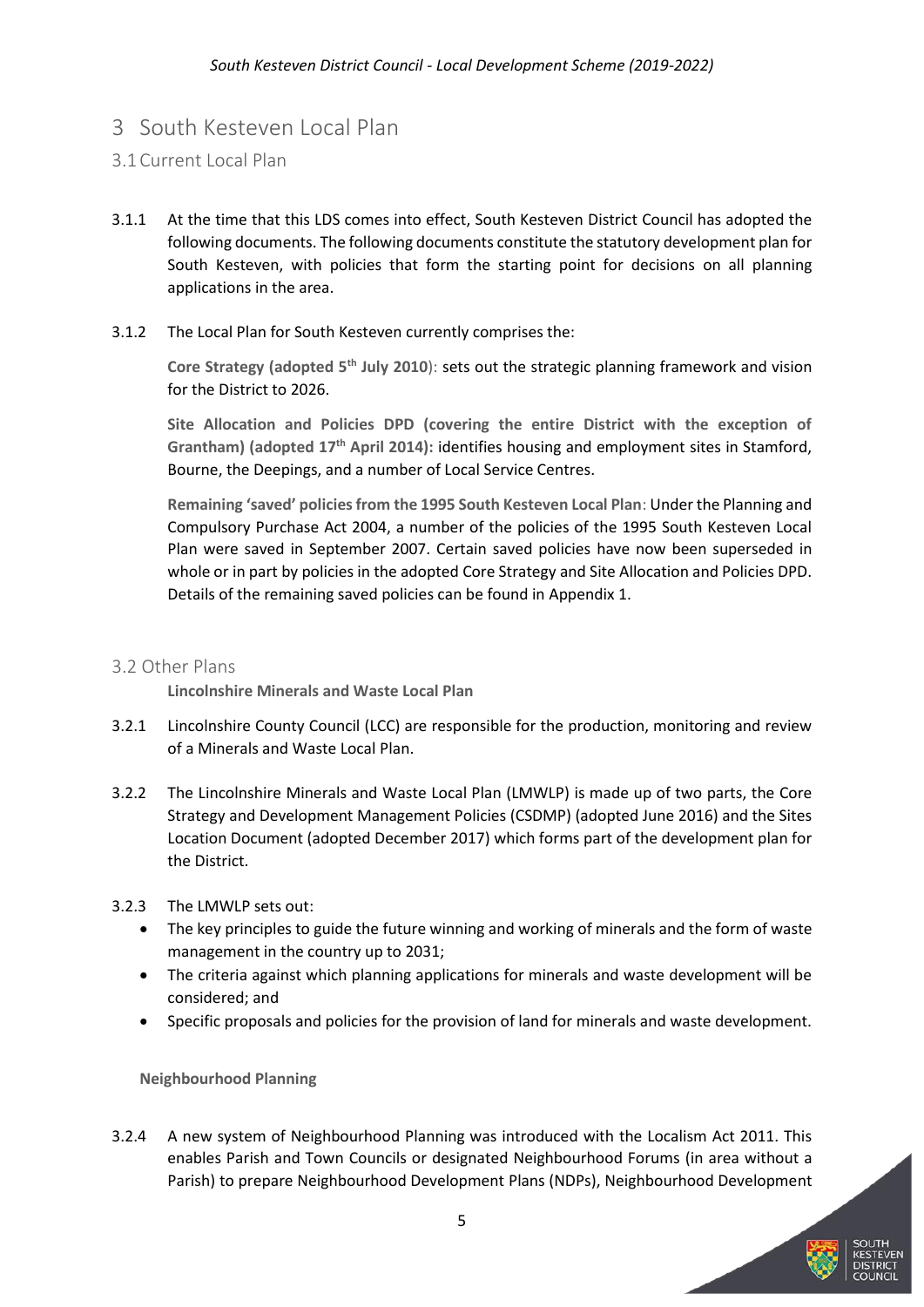Orders and Community Right to Build Orders. These all allow for residents of local communities to shape the future of their local area.

- 3.2.5 There is no requirement to prepare NDPs, but they must take account of national planning policy, contribute to sustainable development, and be in conformity with the strategic policies of the Local Plan. NDPs must also be subject to public consultation and independent examination before a referendum of the local electorate. When completed, NDPs form part of the Development Plan for the District.
- 3.2.6 The current adopted 'made' NDPs are;
	- Hough-on-the-hill adopted July 2015
	- Foston adopted June 2017
	- Long Bennington adopted July 2017
	- Colsterworth adopted September 2017
	- Skillington adopted September 2017
	- Subton adopted July 2015
	- Thurlby adopted March 2019
	- Carlby adopted March 2019
- 3.2.7 The timetable for preparing an NDP is for the local community preparing the Plan to determine. Therefore, timetables for NPDs are not included in the LDS.
- 3.2.8 Details of NDPs being prepared in South Kesteven and the stage they have reached are available on the Council's website.

# <span id="page-7-0"></span>4. What are we proposing to do?

- <span id="page-7-1"></span>4.1What development Plan Documents are we going to prepare?
- 4.1.1 A new, single Local Plan for South Kesteven is the only DPD intended to be produced and replace the Core Strategy, Site Allocation and Policies DPD, and the remaining saved policies of the 1995 Local Plan.
- 4.1.2 The Local Plan will set out the strategic direction for development in the District. It will also include;
	- Policies providing the overarching framework for development decisions in the District
	- Housing and job numbers for the Local Plan period through to 2036
	- Development Management Policies these may include policies for design, affordable housing, housing mix, employment, infrastructure delivery, rural development, tourism, Gypsies and Travellers, renewable energy and climate change.
	- Site allocations for housing and employment
	- Infrastructure Delivery Plan.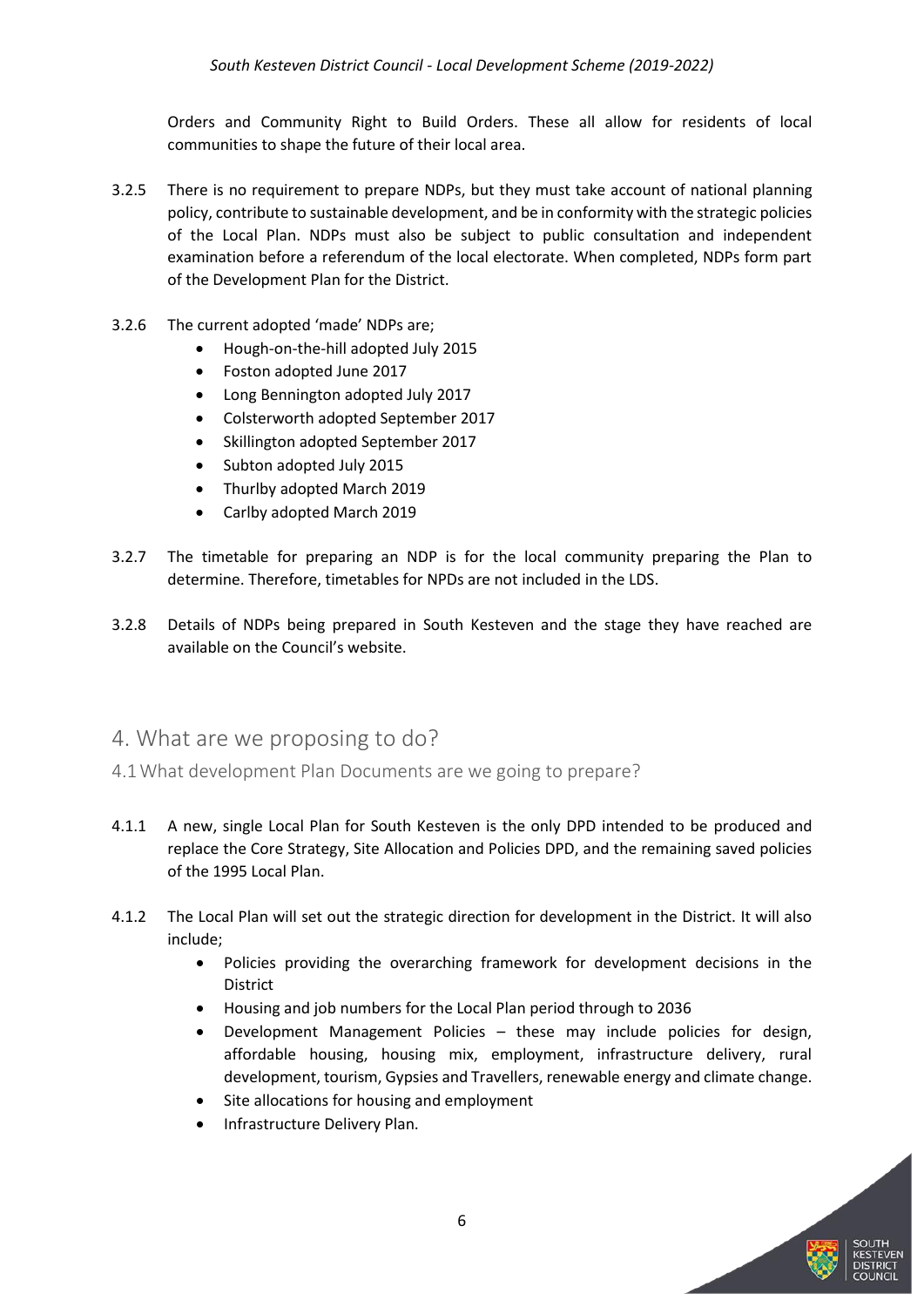4.1.3 The document profile is set out below. The expected timeline for the key milestones in preparing the Local Plan are contained in Appendix 2 and Appendix 3.

| South Kesteven Local Plan Profile |                                                                                                                                                                                                                                                                                                                                                            |
|-----------------------------------|------------------------------------------------------------------------------------------------------------------------------------------------------------------------------------------------------------------------------------------------------------------------------------------------------------------------------------------------------------|
| <b>Role and Subject</b>           | Strategic document setting out the vision, objectives and spatial strategy<br>for the District, outlining how the known development requirements for<br>the District will be met to 2036, including the amount of housing and<br>employment land requirements. It will also include development<br>management policies and, if required, site allocations. |
| Geographical                      | District Wide                                                                                                                                                                                                                                                                                                                                              |
| Coverage                          |                                                                                                                                                                                                                                                                                                                                                            |
| <b>Status</b>                     | Development Plan Document. Once adopted it will replace the Core<br>Strategy, Site Allocation and Policies DPD and the remaining saved 1995<br>Local Plan Policies.                                                                                                                                                                                        |
| <b>Chain of Conformity</b>        | General conformity with the 2012 National Planning Policy Framework<br>(NPPF).<br>The Policies Map will be revised and updated on adoption of the Local<br>Plan.                                                                                                                                                                                           |
|                                   | Any other South Kesteven DPD/SPDs to be consistent with the DPD.                                                                                                                                                                                                                                                                                           |

| <b>Key Milestones</b>                       | <b>Regulation</b>    | <b>Timescale</b>                        |
|---------------------------------------------|----------------------|-----------------------------------------|
| <b>Commencement of document</b>             |                      | Completed June 2014                     |
| preparation                                 |                      |                                         |
| Consultation on the scope of the            | <b>Regulation 18</b> | Completed January 2015 to               |
| <b>Plan: Issues and Options + Sites and</b> |                      | August 2017                             |
| <b>Settlements + Draft Local Plan</b>       |                      |                                         |
| <b>Consultation on the Pre-Submission</b>   | <b>Regulation 19</b> | Completed June - July 2018              |
| Local Plan                                  |                      |                                         |
| <b>Submission</b>                           | <b>Regulation 22</b> | Completed January 15 <sup>th</sup> 2019 |
| <b>Examination</b>                          | <b>Regulation 24</b> | Completed May $8^{th}$ 2019 -           |
|                                             |                      | 30 <sup>th</sup> May 2019               |
| <b>Inspector's Report</b>                   | <b>Regulation 25</b> | December 2019                           |
| <b>Adoption</b>                             | <b>Regulation 26</b> | January 2020                            |

| <b>Arrangements for Production</b> |                                                              |
|------------------------------------|--------------------------------------------------------------|
| Lead Organisation                  | SKDC Planning Policy Team with support from other Council    |
|                                    | service areas and partner organisations                      |
| <b>Political Management</b>        | Cabinet decision at relevant key stages and milestones. Full |
|                                    | Council decision at submission and adopted stages.           |
|                                    |                                                              |
|                                    | Growth Overview and Scrutiny Committee may also consider     |
|                                    | versions of the emerging Local Plan and make recommendations |
|                                    | to Cabinet as appropriate                                    |
| <b>Community and Stakeholder</b>   | Stakeholder and community involvement using a range of       |
| Involvement                        | consultation methods in accordance with the SCI              |
| <b>Monitoring and Review</b>       | The Local Plan Monitoring Framework will be monitored on an  |
|                                    | annual basis                                                 |

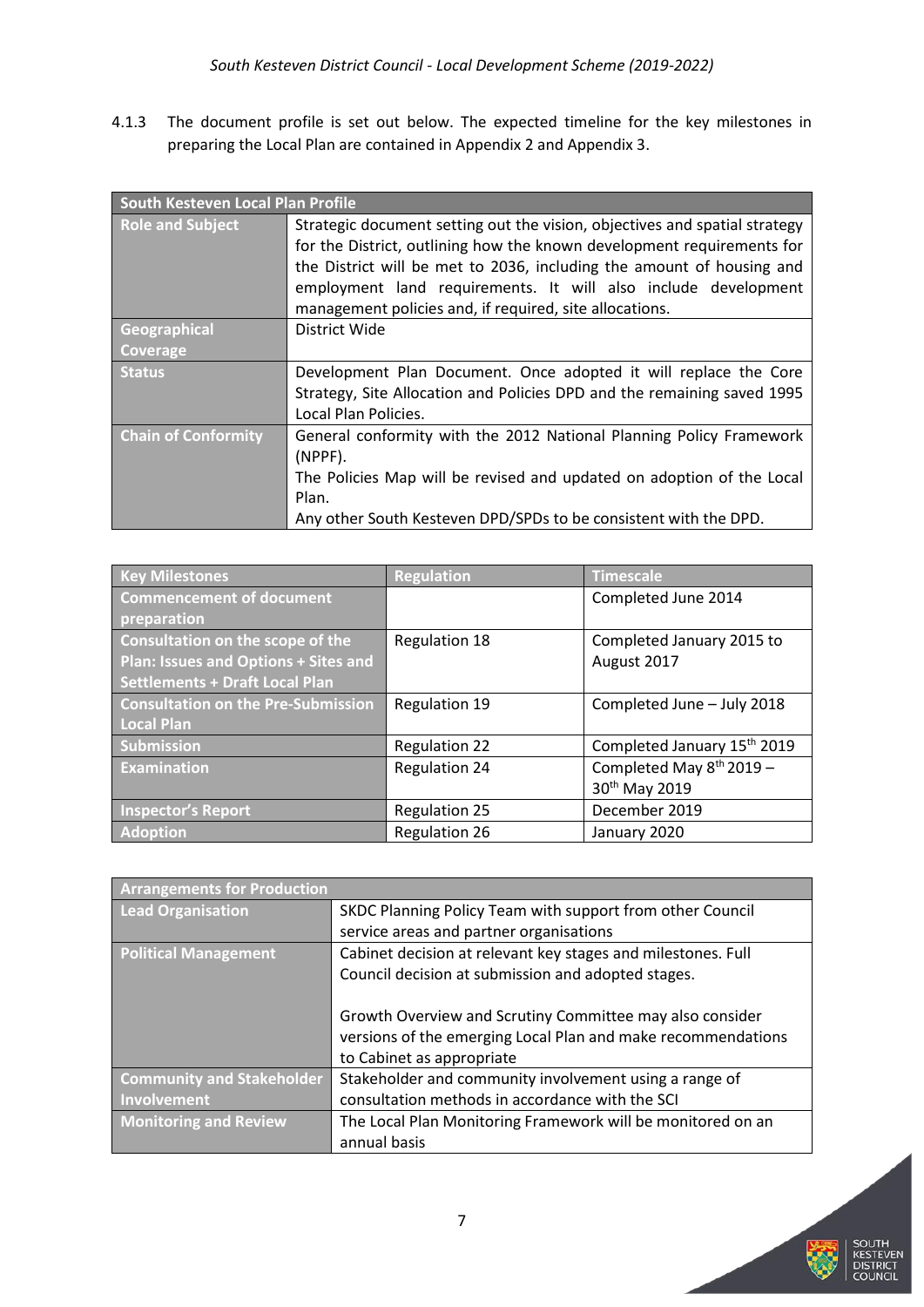### <span id="page-9-0"></span>4.2 Local Plan Review

- 4.2.1 Following the Examination Hearing sessions for the New Local Plan, the Council has -proposed a main modification to the Plan, which makes a commitment to an early review. As the Local Plan was submitted to the Secretary of State for examination during the transition period it was examined against the National Planning Policy Framework 2012. An early review will enable policies and proposals to take account of the revised National Policy that was introduced in July 2018.
- 4.2.2 The review policy requires the Council to commence document preparation from April 2020, with submission to the Secretary of State for examination to be anticipated by the end of December 2023.

### <span id="page-9-1"></span>4.3Other Documents to be produced

4.3.1 There is no longer a requirement for the LDS to include a programme for the preparation of any other planning document that the LPA intends to produce. For this reason, the timeline only includes details of South Kesteven's DPDs. In the interest of transparency, it is proposed that the following Supplementary Planning Documents (SPD) will be prepared and adopted over the next three years;

| <b>Document</b>                      | Proposed year of adoption |
|--------------------------------------|---------------------------|
| Design SPD                           | 2020                      |
| Stamford North Development Brief SPD | 2020                      |
| Developer Contributions SPD          |                           |

4.3.2 The timetable for the documents in table above is included in Appendix 4.

#### <span id="page-9-2"></span>4.4Neighbourhood Planning

- 4.4.1 The Parish Councils in Rippingale and Dowsby (formally Aveland), Baston, Bourne, Carlton and Normanton, Claypole, Old Somerby, Ropsley and District, Stamford and The Deepings are currently leading on the preparation of the NDPs in their areas. The Council is supporting the Parish Councils in the preparation of their draft NDPs.
- 4.4.2 The Council will also support other neighbourhood plans that might come forward.

#### <span id="page-9-3"></span>4.5 Evidence Base

4.5.1 Plans need to be supported by a robust evidence base. Evidence studies have been completed to support the preparation of the DPDs to date.

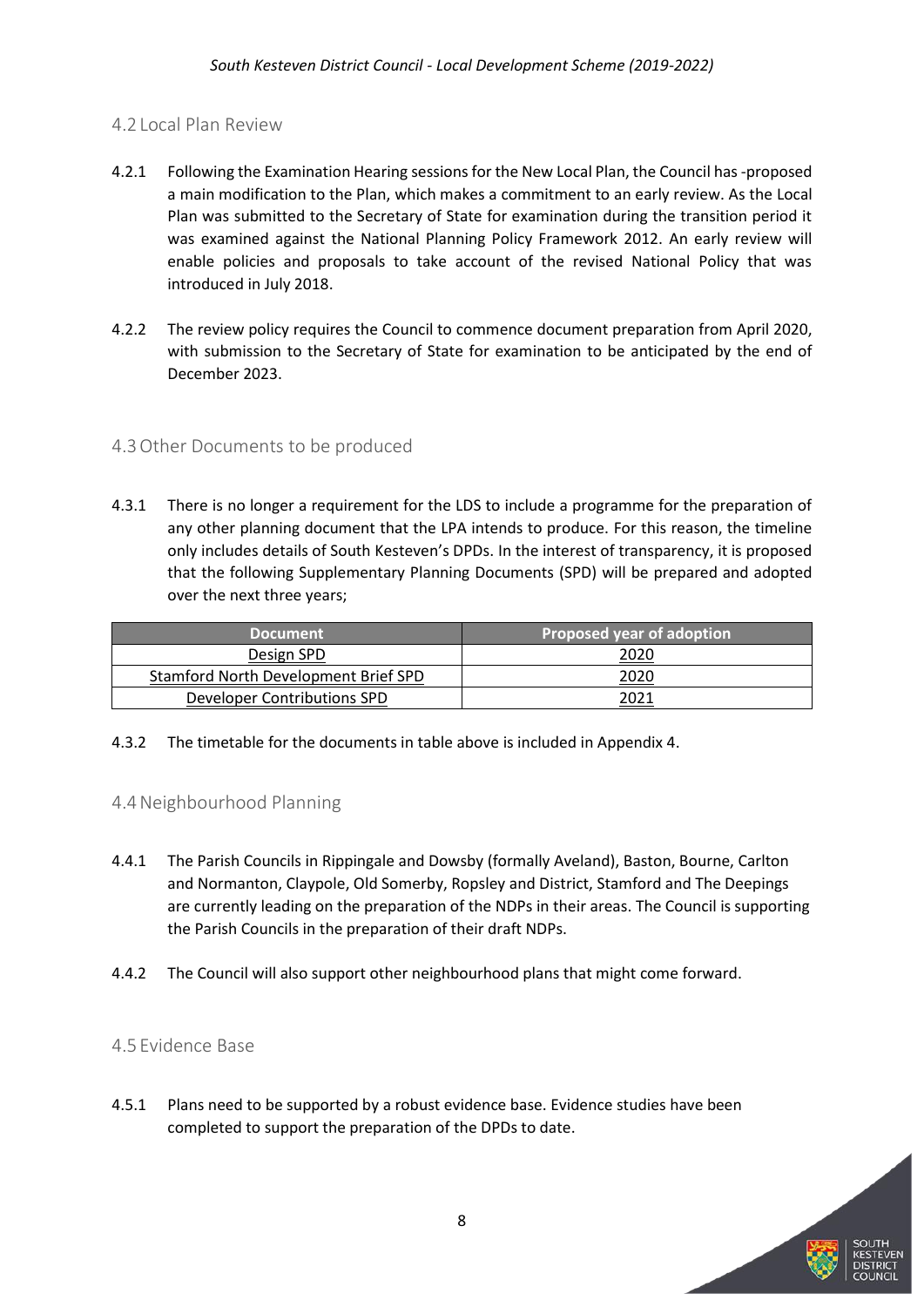4.5.2 The evidence base will be continued to be updated and expanded as the South Kesteven Local Plan is prepared. This will include reviewing existing studies as necessary to make sure they remain relevant and up to date. It may also involve the joint commissioning of work with neighbouring authorities and/or other partners.

# <span id="page-10-0"></span>5. Risks to Production

# <span id="page-10-1"></span>5.1 Identified Risks

5.1.1 The preparation of the Local Plan presents a number of risks which could affect the work programme and timetable. These can be addressed through robust planning. The key risks and proposed mitigation measures that may need to be implemented in order to ensure that sound documents are prepared in a timely manner are identified in the table below;

| <b>Risk</b>                                                                                                                                                            | <b>Impact</b>                                                                                                                                                                                                      | <b>Mitigation</b>                                                                                                                                                                                    |
|------------------------------------------------------------------------------------------------------------------------------------------------------------------------|--------------------------------------------------------------------------------------------------------------------------------------------------------------------------------------------------------------------|------------------------------------------------------------------------------------------------------------------------------------------------------------------------------------------------------|
| <b>Changes to Planning System</b>                                                                                                                                      |                                                                                                                                                                                                                    |                                                                                                                                                                                                      |
| Changes in legislation or<br>to National Planning<br>Policy                                                                                                            | Regulations may have<br>implications for the plan<br>preparation, including additional<br>work.                                                                                                                    | Continued awareness of forthcoming<br>legislative and major policy changes.<br>Ensure resources are in place to<br>implement any changes to<br>procedures or handle increased<br>work load           |
| <b>Process</b>                                                                                                                                                         |                                                                                                                                                                                                                    |                                                                                                                                                                                                      |
| Higher than expected<br>response to<br>consultation                                                                                                                    | The officer resource/time to<br>process and consider<br>representations may be<br>increased. This could delay timing<br>of key milestones e.g. Submission<br>of the Plan to Secretary of State<br>for examination. | Deploy additional resources to<br>record and appraise representations.                                                                                                                               |
| The Planning<br>Inspectorate (PINS)<br>unable to meet the<br>timetable. (PINS set the<br>timetable for the<br>examination process<br>following submission of<br>a DPD) | Once submitted, the process of<br>the Plan to timetable is heavily<br>dependent on the ability of PINS<br>to resource it. Examination<br>and/or Inspectors report delayed,<br>and key milestones not met.          | Liaise with PINS on timetable and<br>provide early notification of<br>anticipated submission date.                                                                                                   |
| Failure to comply with<br>Duty to Cooperate                                                                                                                            | Failure to demonstrate that the<br>Duty to Cooperate was satisfied<br>would render the Plan unsound.                                                                                                               | Develop and implement a Duty to<br>Cooperate Plan. Ensuring the Council<br>effectively engages with DTC<br>partners from the beginning of the<br>plan making process at Officer and<br>Member Level. |
| Plan being found<br>unsound                                                                                                                                            | The Plan cannot process to<br>adoption if it is found unsound by                                                                                                                                                   | Ensure we have a complete, clear<br>and up to date evidence base,<br>including continued engagement                                                                                                  |

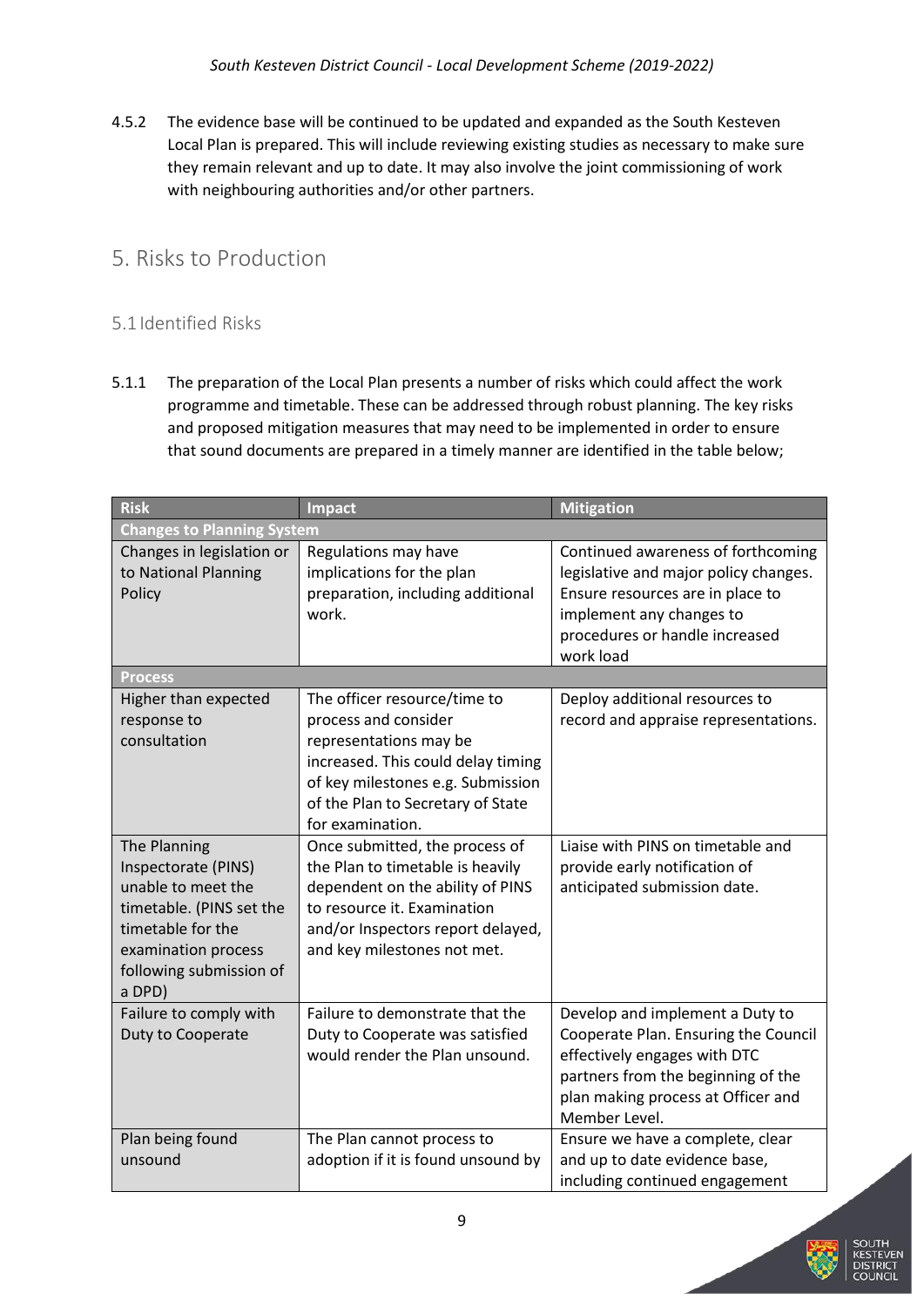|                                                                                                              | an Inspector following<br>examination.<br>Additional work would be<br>required, and the adoption of the<br>Plan delayed.                                               | with the community and key<br>stakeholders. Completion of<br>soundness and legal compliance self-<br>assessment checklist at each stage.                                                                                                              |
|--------------------------------------------------------------------------------------------------------------|------------------------------------------------------------------------------------------------------------------------------------------------------------------------|-------------------------------------------------------------------------------------------------------------------------------------------------------------------------------------------------------------------------------------------------------|
| Legal challenge to the<br><b>Local Plan</b>                                                                  | Part or all the document could be<br>challenged by third party and<br>quashed if challenge<br>unsuccessful.                                                            | Engagement of critical friend to<br>review and advise at key stages and<br>Planning Inspectorate visit before<br>submission.<br>Seek legal advice as and when<br>required.<br>Keep up to date with best practice<br>through training and PAS website. |
| <b>Resources</b>                                                                                             |                                                                                                                                                                        |                                                                                                                                                                                                                                                       |
| Reduced number of<br>officers and knowledge<br>within the team as a<br>result of staff<br>sickness/turnover. | This cannot always be avoided or<br>predicted. Significant and<br>constant staff turnover would<br>severely affect the Council's<br>ability to achieve the time scales | Encourage team work as part of day<br>to day working so all staff have some<br>knowledge about all the projects<br>currently being undertaken.                                                                                                        |
|                                                                                                              | set out within the LDS                                                                                                                                                 | Secondments or short-term contacts<br>may be necessary subject to financial<br>constraints.                                                                                                                                                           |
| <b>Financial resources</b>                                                                                   | Unforeseen issues can arise<br>during the preparation of the<br>Local Plan.                                                                                            | Careful project planning to avoid<br>unplanned work.<br>Keep under review opportunities for<br>joint commissioning of evidence<br>base studies.                                                                                                       |

# <span id="page-11-0"></span>6. Monitoring

# <span id="page-11-1"></span>6.1Monitoring

- 6.1.1 Progress against the LDS will be reviewed annually and reported through the Authority's Monitoring Report. This will enable consideration of changes, if any, that may be required to the LDS including revisions to the Local Plan timetable. Any changes will be brought forward through a review of the LDS.
- 6.1.2 During the year, progress on the preparation of the Local Plan will be published on the website ensuring that the local community and others with an interest in the Local Plan are kept informed.

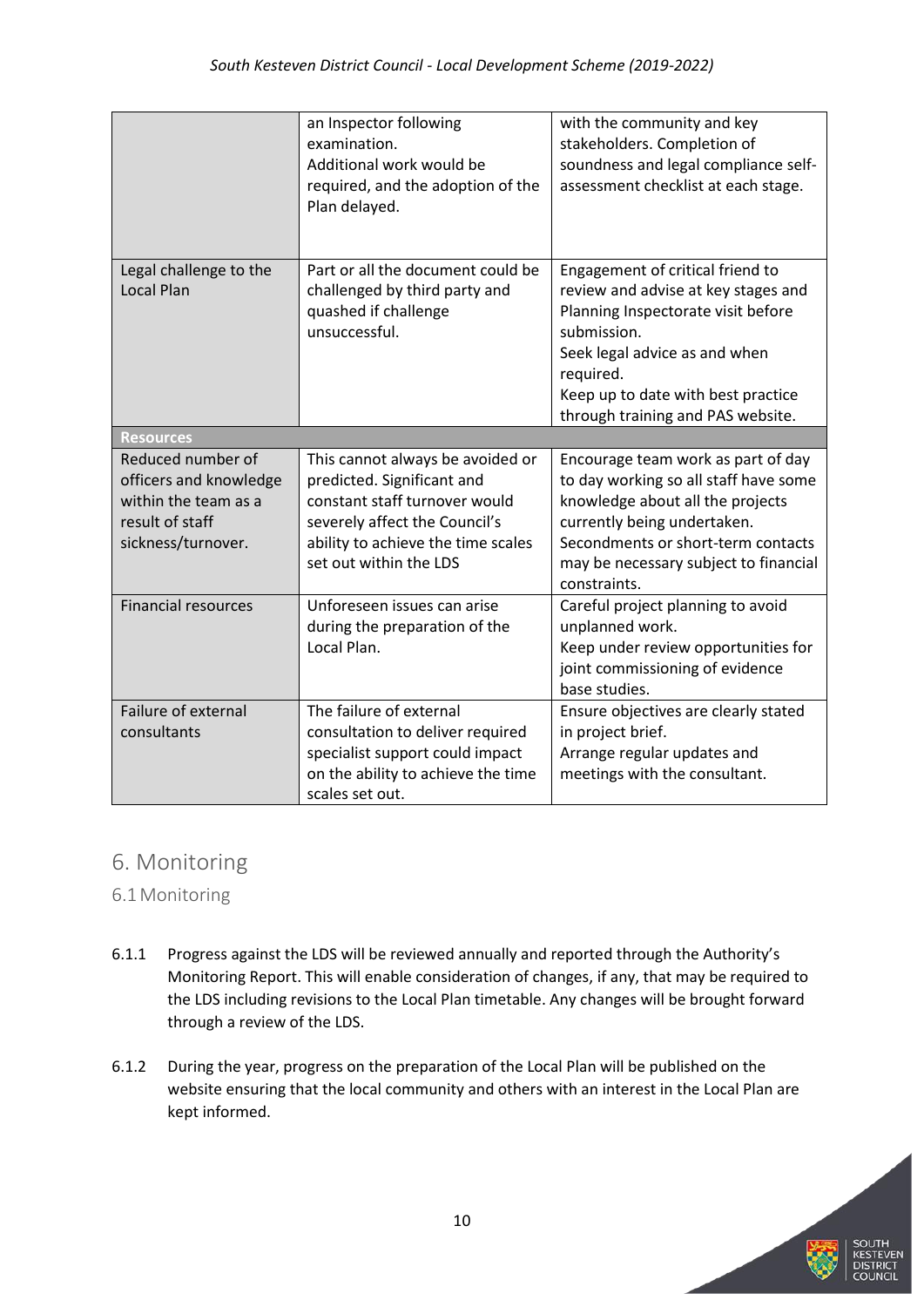# <span id="page-12-0"></span>Appendices

<span id="page-12-1"></span>Appendix 1: Status of Saved 1995 Local Plan Policies

| <b>Policy Number</b> | <b>Policy Name</b>                                                    |
|----------------------|-----------------------------------------------------------------------|
| Policy H1            | Housing Allocation (Grantham)                                         |
| Policy E1            | <b>Employment Allocation (Grantham)</b>                               |
| Policy H12           | Change of Use of Residential Properties (Grantham)                    |
| Policy S1            | Town Centre Shopping Area (Grantham)                                  |
| Policy S2            | New Shopping Developments in and Around Town Centres<br>(Grantham)    |
| Policy S3            | Non-Retail Uses in Primary Town Centre Shopping Streets<br>(Grantham) |
| Policy REC3          | Public Open Space and New Housing Development<br>(Grantham)           |
| Policy REC4          | Playing Field Provision in New Residential Development<br>(Grantham)  |
| Policy REC5          | Play Space Provision in New Residential Developments<br>(Grantham)    |
| Policy REC7          | Allotments (Grantham)                                                 |
| Policy REC9          | <b>Grantham Canal</b>                                                 |
| Policy REC10         | Indoor Leisure Facilities (Grantham)                                  |
| Policy REC11         | Touring Caravan and Camping Sites (Grantham)                          |
| Policy T2            | Existing Car Parks (Grantham)                                         |

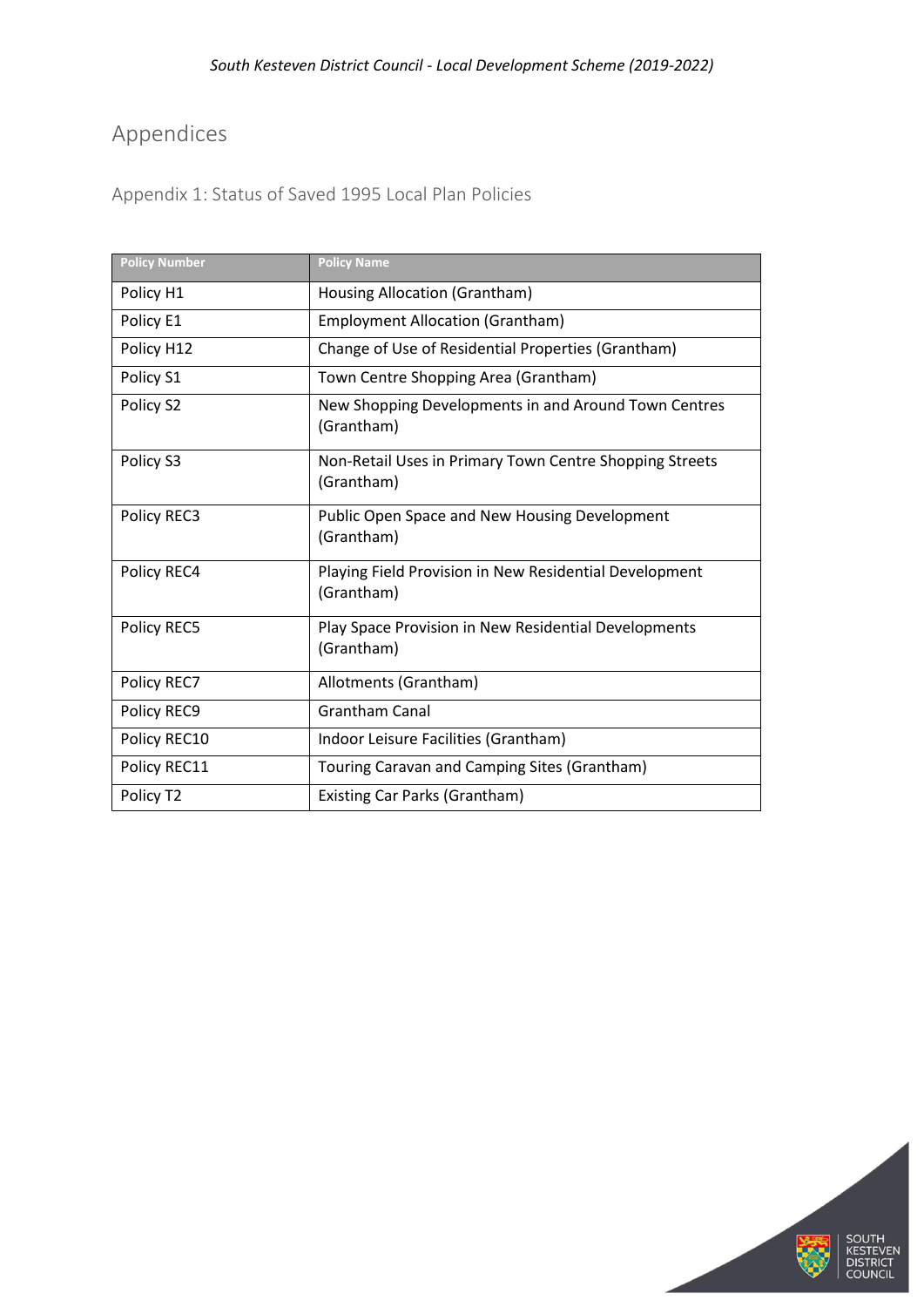# <span id="page-13-0"></span>Appendix 2: DPD Timetable

|                                                           |  | 2014 |  |  |  |  | 2015 |  |  |  |  |  | 2016 |  |  |                                                                                               |  |  | 2017 |  |  |  |  | 2018 |  |  |  |  | 2019 |  |  | 2020                 |  |
|-----------------------------------------------------------|--|------|--|--|--|--|------|--|--|--|--|--|------|--|--|-----------------------------------------------------------------------------------------------|--|--|------|--|--|--|--|------|--|--|--|--|------|--|--|----------------------|--|
|                                                           |  |      |  |  |  |  |      |  |  |  |  |  |      |  |  | │A│S│O│N│D┃J│F│M│A│M│J│J│A│S│O│N│D┃J│F│M│A│M│J│J│A│S│O│N│D┃J│F│M│A│M│J│J│A│S│O│N│D┃J│F│M│A│M│ |  |  |      |  |  |  |  |      |  |  |  |  |      |  |  | $ J A S O N D J F M$ |  |
| Commencement of<br>Document<br>Preparation                |  |      |  |  |  |  |      |  |  |  |  |  |      |  |  |                                                                                               |  |  |      |  |  |  |  |      |  |  |  |  |      |  |  |                      |  |
| <b>Public Participation</b><br>in Document<br>Preparation |  |      |  |  |  |  |      |  |  |  |  |  |      |  |  |                                                                                               |  |  |      |  |  |  |  |      |  |  |  |  |      |  |  |                      |  |
| Document<br>Publication<br>(Regulation 19)                |  |      |  |  |  |  |      |  |  |  |  |  |      |  |  |                                                                                               |  |  |      |  |  |  |  |      |  |  |  |  |      |  |  |                      |  |
| Submission<br>(Regulation 22)                             |  |      |  |  |  |  |      |  |  |  |  |  |      |  |  |                                                                                               |  |  |      |  |  |  |  |      |  |  |  |  |      |  |  |                      |  |
| Examination<br>(Regulation 24)                            |  |      |  |  |  |  |      |  |  |  |  |  |      |  |  |                                                                                               |  |  |      |  |  |  |  |      |  |  |  |  |      |  |  |                      |  |
| Inspector's Report<br>(Regulation 25)                     |  |      |  |  |  |  |      |  |  |  |  |  |      |  |  |                                                                                               |  |  |      |  |  |  |  |      |  |  |  |  |      |  |  |                      |  |
| Adoption<br>(Regulation 26)                               |  |      |  |  |  |  |      |  |  |  |  |  |      |  |  |                                                                                               |  |  |      |  |  |  |  |      |  |  |  |  |      |  |  |                      |  |



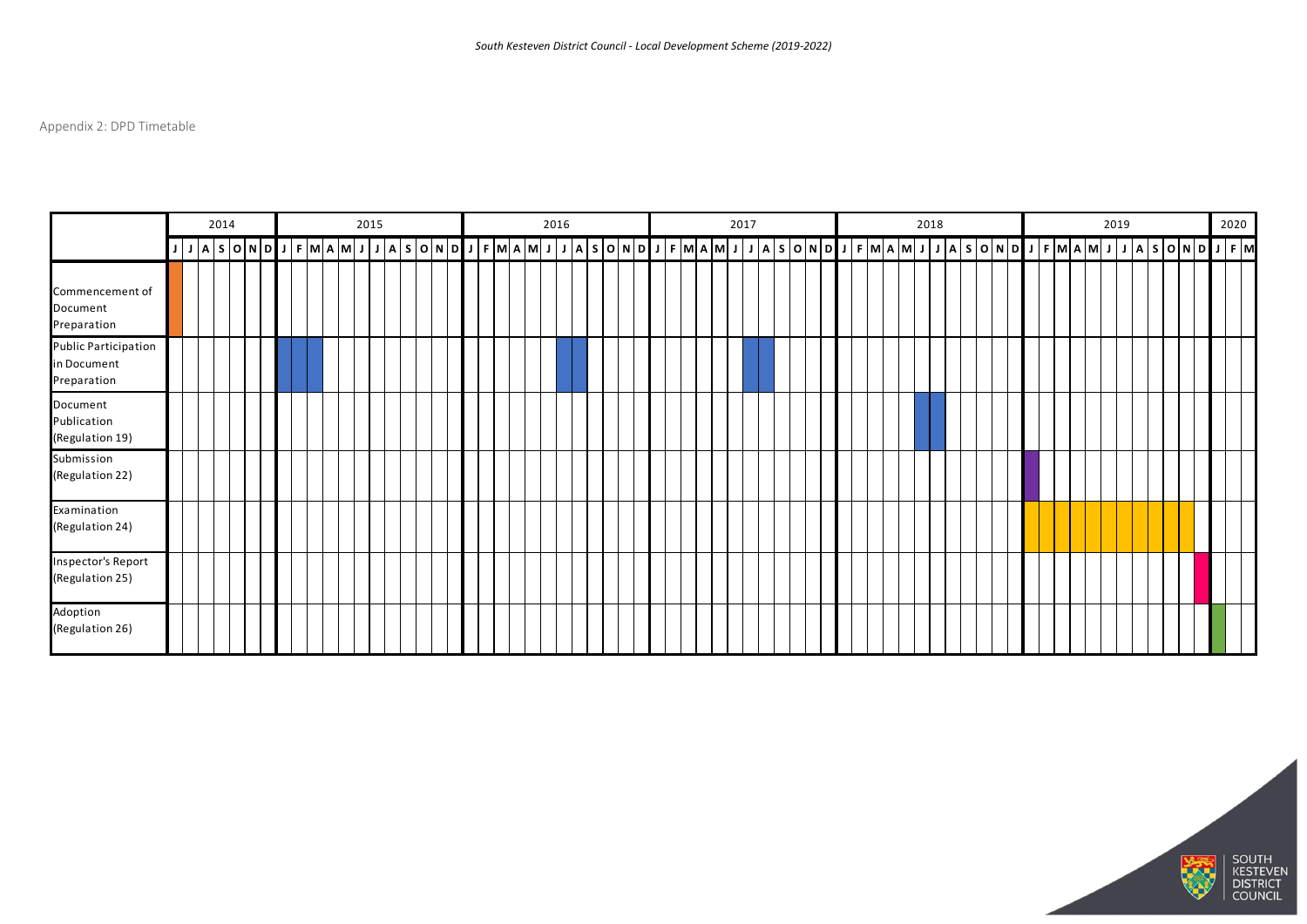# <span id="page-14-0"></span>Appendix 3: Local Plan process and timetable

#### *Stage 1: Identify issues and collect evidence – Late 2014*

The Council reviewed existing policies and identified any current gaps in policies or evidence bases. Began undertaking research to inform the Local Plan.

#### *Stage 2: Consultation: Scoping out the Plan – January to March 2015*

The Council informed stakeholders and the public that a new Local Plan was being produced and asked for views on what the plan should cover. The consultation was open for a 6 week period in accordance with Regulation 18.

#### *Stage 3: Consultation: Sites and Settlements – July to August 2016*

The Council consulted on the initial appraisal of sites promoted for development and invited comments on the review of settlement hierarchy. Consultation was open for a 4 week period in accordance with Regulation 18.

#### *Stage 4: Prepare Consultative Draft Local Plan – up to July 2017*

Combining the updated evidence base, technical assessments, consultation responses and internal comments enabled the prepared of a draft Local Plan.

#### *Stage 5: Consultation: Draft Local Plan – July 2017 – August 2017*

The Council consulted with stakeholders and the public on the draft Local Plan for a 7 week period (extended by a week) in accordance with Regulation 18.

#### *Stage 6: Improve the Plan ready for Publication – August 2017 – May 2018*

The Council took on board comments received during the consultation and prepared any further evidence base items needed to prepare the Local Plan for formal consultation prior to submitting the Plan for Examination in Public.

#### *Stage 7: Consultation: Publication Local Plan (Regulation 19) – June 2018 – July 2018*

A submission ready version of the plan was made available for stakeholders and the public to comment on for 6 weeks. In accordance with Regulation 19 this consultation is formal and statutory seeking specifically to establish the Plan's soundness for Examination in Public.

#### *Stage 8: Submit to Local Plan: January 2019 (Regulation 22)*

The Council assessed the comments received during the regulation 19 formal consultation and considered that the Local Plan is sound, therefore it could be submitted for Examination in Public (EiP). The plan was submitted to the Secretary of State on the **15th January 2019.**

#### *Stage 9: Examination in Public: Commence May 2019 / December 2019*

The Plan was examined by an independent Planning Inspector. Public Hearing sessions were held between the  $8<sup>th</sup>$  May – 30<sup>th</sup> May (Regulation 24). Following examination, the Plan and any main or minor modifications are subject to 6 weeks consultation (under Regulation 19 – relating solely to the soundness of the Plan). This timeframe includes receiving the Inspector's report (December 2019), and following the final round of consultation on any Plan modifications.

#### *Stage 10: Adoption: January 2020 (will require special Council meeting)*

If the independent Planning Inspector finds the Local Plan sound, the Plan can be adopted by the Local Authority (Regulations 25 and 26). If the Inspector does not find the Local Plan sound, the process goes back to stage 6.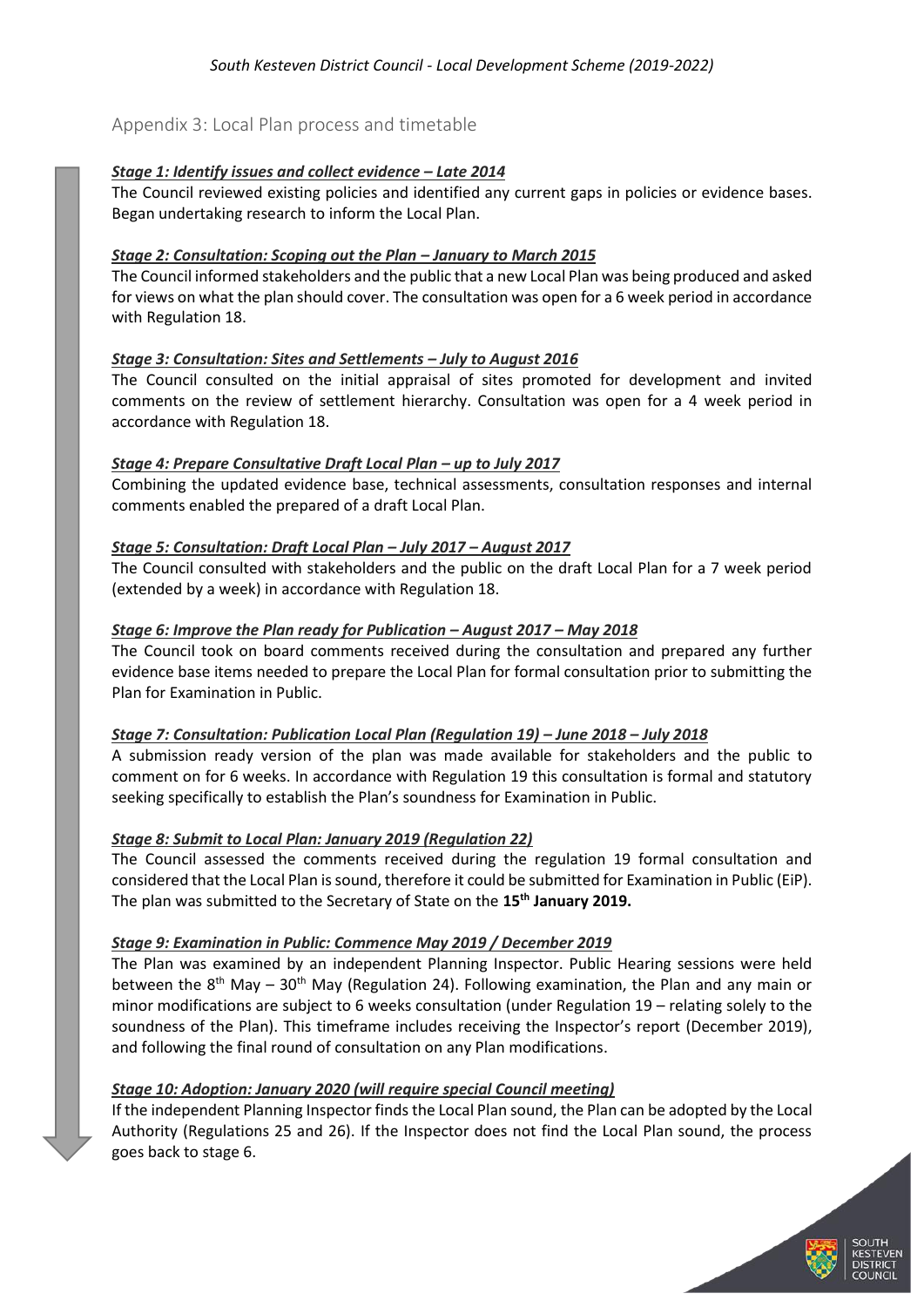Appendix 4: Other Documents to be Produced

|                                                          |   |   |                   | 2019 |                          |  |              |   |  |     |  | 2020  |   | 2021 |              |              |             |   |   |              |    |   |     |
|----------------------------------------------------------|---|---|-------------------|------|--------------------------|--|--------------|---|--|-----|--|-------|---|------|--------------|--------------|-------------|---|---|--------------|----|---|-----|
|                                                          | M | J | $\mathsf{S}$<br>A |      | $\mathsf{N}$<br>$\Omega$ |  | $\mathbf{D}$ | J |  | F M |  | $A$ M | J | J    | $\mathsf{A}$ | $\mathsf{S}$ | $\mathbf o$ | N | D | $\mathsf{J}$ | F. | M | l A |
| Developer<br>Contributions<br><b>SPD</b>                 |   |   |                   |      |                          |  |              |   |  |     |  |       |   |      |              |              |             |   |   |              |    |   |     |
| Design SPD                                               |   |   |                   |      |                          |  |              |   |  |     |  |       |   |      |              |              |             |   |   |              |    |   |     |
| <b>Stamford North</b><br>Development<br><b>Brief SPD</b> |   |   |                   |      |                          |  |              |   |  |     |  |       |   |      |              |              |             |   |   |              |    |   |     |

<span id="page-15-0"></span>Key Commencement of Document Preparation

Public Participation in Document Preparation

Consideration of Representations

Adoption

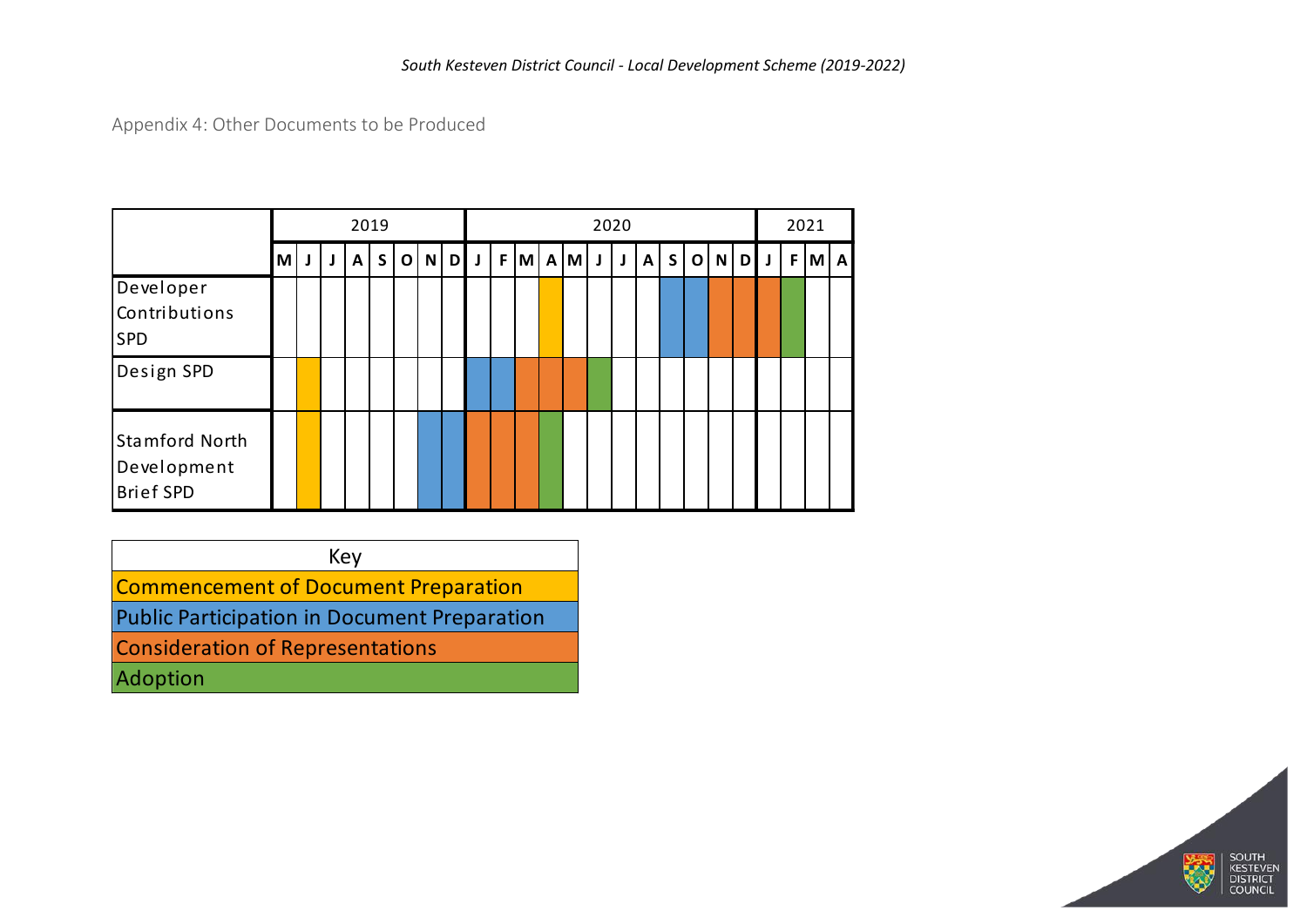# <span id="page-16-0"></span>Glossary

**Community Right to Build Order** - an Order made by the local planning authority (under the Town and Country Planning Act 1990) that allows a local community group to bring forward a small development for one or more purposes, such as new homes, businesses and community facilities, but it must be small scale in comparison to the size of settlement.

**Core Strategy** - sets out the long-term spatial vision and spatial objectives for the district and strategic policies and proposals to deliver that vision.

**Development Plan Documents (DPDs)** - They are spatial planning documents that are subject to independent examination. There is a right for those making representations seeking change to be heard at an independent examination.

**Local Development Framework (LDF)** - This term has been replaced by the term 'Local Plan'. It was used to describe a portfolio of Local Development Documents that provide a framework for delivering the spatial planning strategy for the area. It also contained a number of other documents, including the Annual Monitoring Report, and any 'saved' plans that affect the area. This term is now replaced by 'Local Plan'.

**Localism Act 2011** - Government legislation containing wide range of reforms to the planning system.

**Local Plan** - The new term for the suite of Development Plan documents. It may consist of a single or number of Development Plan Documents.

**Local Planning Authority (LPA)**- The public authority whose duty it is to carry out specific planning functions for a particular area.

**Local Development Scheme (LDS)** - sets out the programme for the preparation of local development documents.

**National Planning Policy Framework (NPPF)** - sets out the Governments planning policies. Replaces all previous Planning Policy Statements and associated Guidance.

**Neighbourhood Development Order** - an Order made by a local planning authority (under the Town and Country Planning Act 1990) which allows communities to grant planning permission for development they want to see go ahead in a neighbourhood. It enables them to allow certain developments to be built without the need to apply for planning permission.

**Neighbourhood Development Plans** - The Plans are prepared by a parish council or neighbourhood forum for a particular neighbourhood area (made under the Localism Act 2011) and have to be in general conformity with the district plan, undergo Examination and a Referendum. After adoption they are used (alongside other policy documents) to determine planning applications.

**Planning Inspectorate (PINS) -** an independent Government agency that processes planning and enforcement appeals and holds inquiries into development plan documents.

**Policies Map** - the policies map illustrates all policies and proposals contained in DPDs, together with any saved policies. Previously known as the Proposals Map.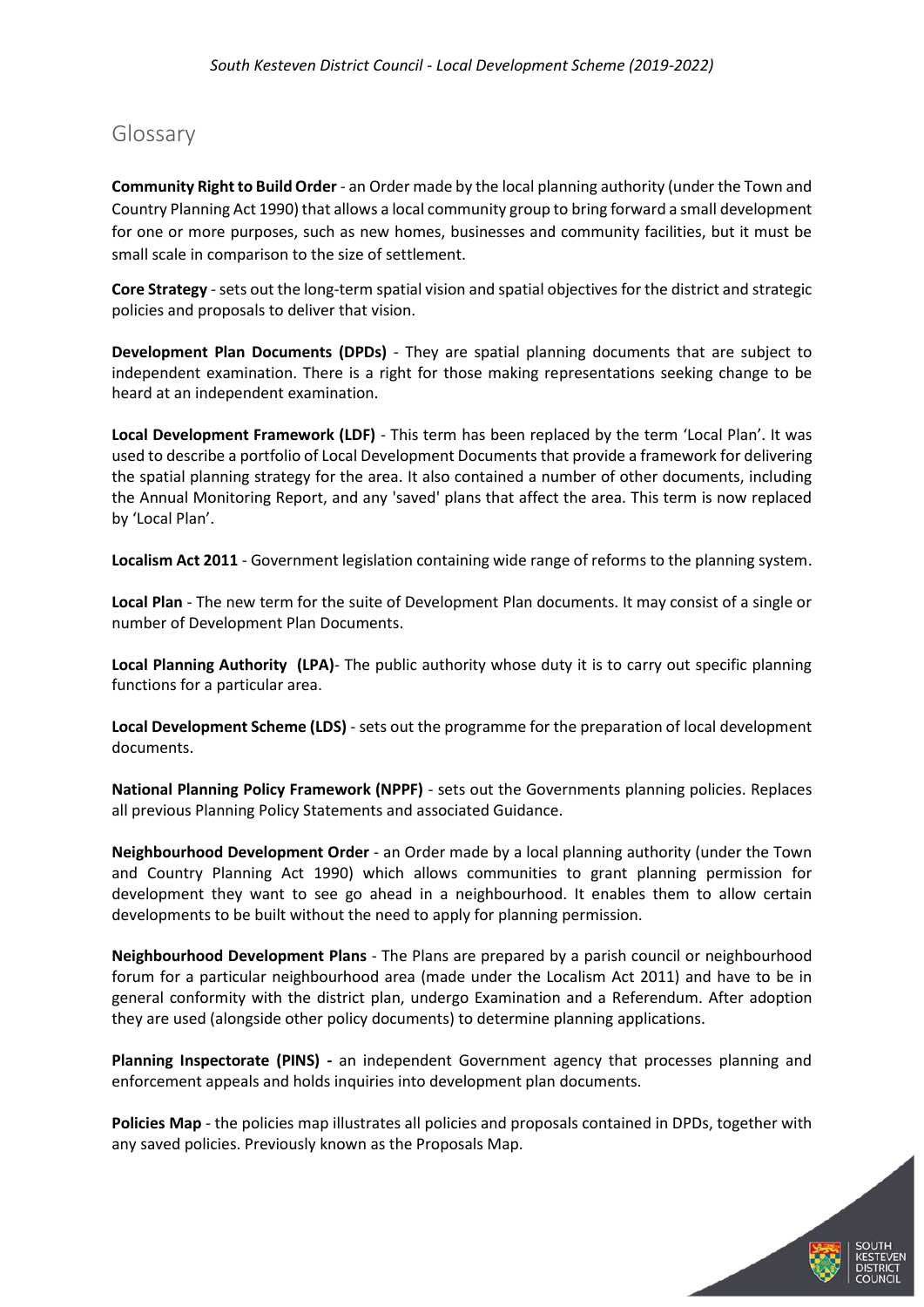**Statement of Community Involvement (SCI)** - sets out the standards which the plan-making authority intends to achieve in relation to involving the community in the preparation, alteration and continuing review of all planning policy documents and in development management decisions.

**Strategic Environmental Assessment (SEA)** - an assessment of the environmental effects of policies, plans and programmes, required by European legislation, which will be part of the public consultation on the policies.

**Supplementary Planning Documents (SPDs)** - these cover a wide range of issues on which the plan making authority wishes to provide guidance to supplement the policies and proposals in development plan documents. They do not form part of the development plan and are not subject to independent examination.

**Sustainability Appraisal (SA)** - a tool for appraising policies to ensure they reflect sustainable development objectives (i.e. social, environmental and economic factors).

**Abbreviations DPD** - Development Plan Document **LDF** - Local Development Framework **LDS** - Local Development Scheme **LMWLP** - Lincolnshire Minerals and Waste Local Plan **LPA** - Local Planning Authority **MWDF** - Minerals and Waste Development Framework **NDP** - Neighbourhood Development Plan **PINS** - Planning Inspectorate **SA** - Sustainability Appraisal **SCI** - Statement of Community Involvement **SEA** - Strategic Environmental Assessment **SPD** - Supplementary Planning Document

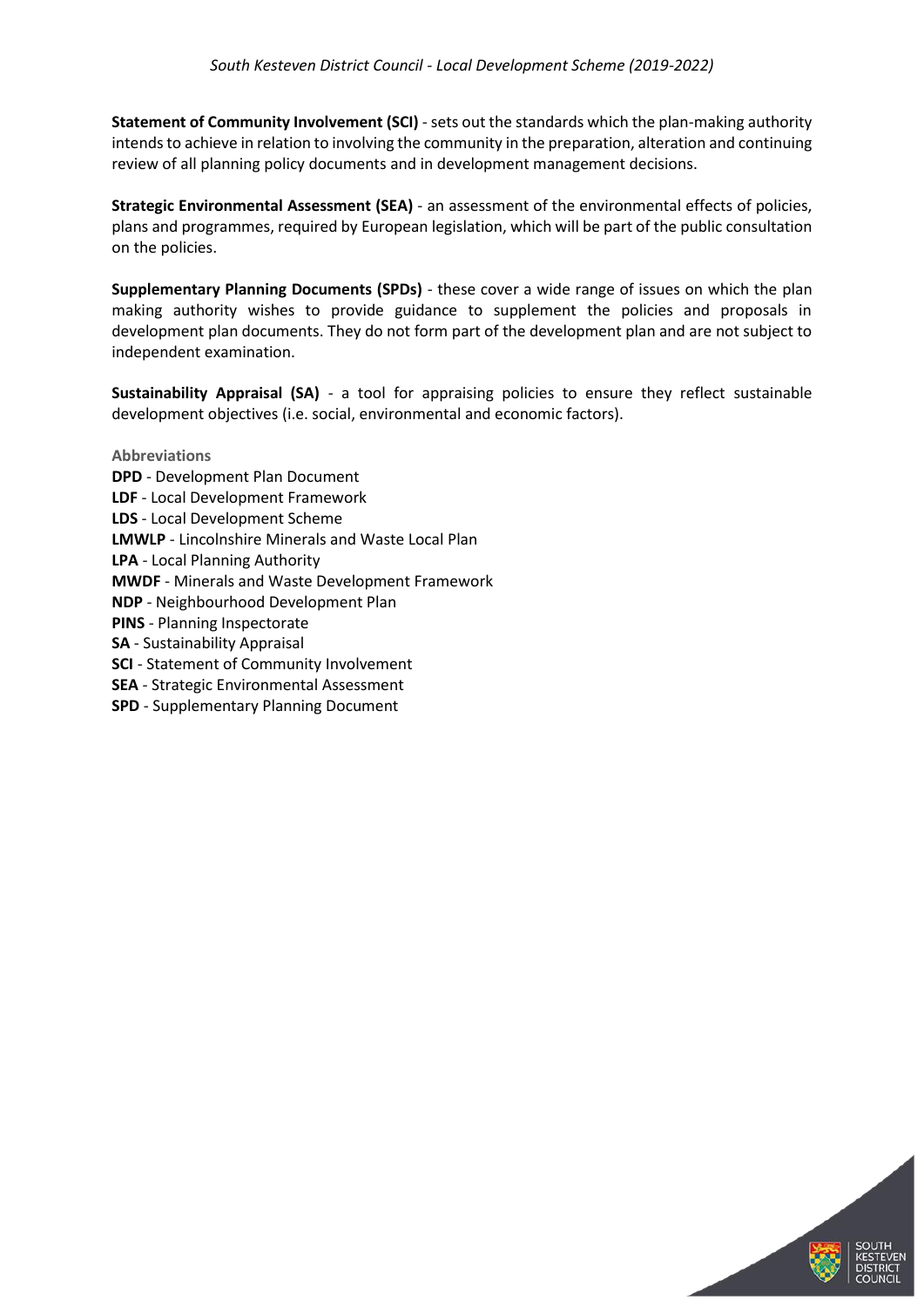

South Kesteven has a rich and diverse culture – a community made up of people from different cultures, with differing backgrounds, beliefs and experiences. This diversity is one of the things that make South Kesteven a great place to live and work.

To ensure all residents of South Kesteven have access to our information material, our information is available in a range of different languages and formats, including large print, Braille, audio tape and computer disc.

To request a document in a specific language or format, you can ring us or email us:



**88 01476 406127** [communications@southkesteven.gov.uk](mailto:communications@southkesteven.gov.uk)

# **Large print, Braille, audio tape or computer disc**

This information can be made available in large print, Braille, on audio tape or computer disc. If you, or someone you know, might benefit from this service, please contact us.

# 繁体中文

本資料有繁体中文版,若你本人或你認識的甚麼人會受益於此版本,敬請聯絡我們。

# Českv

Tato informace může být dostupná i v češtině. Pokud byste Vy, a nebo někdo koho znáte, mohl využít tohoto servisu, obraťte se prosím na nás.

# Magyar

Ezeket az információkat magyar nyelven is tudjuk biztosítani. Ha Ön, vagy valaki, akit Ön ismer igényt tart erre a szolgáltatásra, kérem, keressen fel minket.

# Latvian

Šo informāciju var iegūt arī latviešu valodā. Ja Jums vai kādai no Jūsu paziņai šādi pakalpojumi nāktu par labu, lūdzu kontaktējiet mūs.

# Lietuviškai

Šią informaciją galite gauti lietuvių kalba. Prašome kreiptis į mus, jei jums arba jūsų pažįstamiems ši paslauga galėtų būti naudinga.

# Polski / Polish

Informacja ta może być dostepna w jezyku polskim. Jeżeli Pańswo albo ktoś kogo Państwo znają, może z tej usługi skorzystać, prosze nas kontaktować.

# **Portuguese**

Esta informação pode ser disponibilizada em português. Se você, ou alguém que conhecer, beneficiar com este serviço, por favor contacte-nos.

# Русский

Данная информация может быть предоставлена на русском языке. Если Вы или Ваши знакомые посчитаете такую услугу необходимой, пожалуйста, свяжитесь с нами.

# Türkce

Bu bilgiler Türkçe dilinde mevcuttur. Siz veya bir tanıdığınızın bu hizmetden faydalanacağını düşünüyorsanız lütfen bizi arayınız.